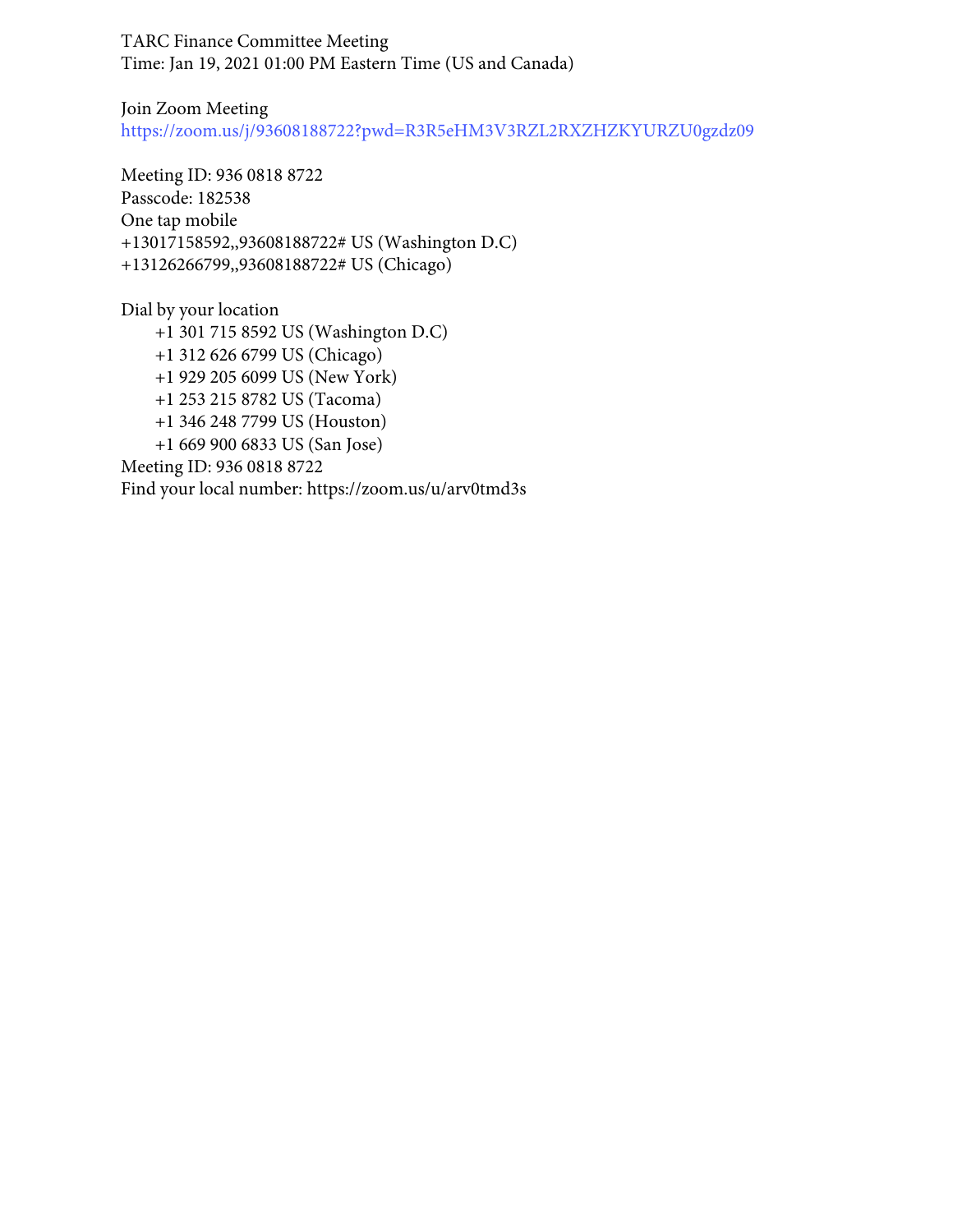# **TARC Board of Directors Finance Subcommittee Meeting**



**AGENDA Tuesday, January 19, 2021 1:00 p.m.** 

| L.   | Call to Order                                                                                                                                                                | 1:00          |
|------|------------------------------------------------------------------------------------------------------------------------------------------------------------------------------|---------------|
| Ш.   | Review of November Financial Statements and Summary – Tonya Carter                                                                                                           | $1:00 - 1:15$ |
| III. | Review draft Resolutions for November Board Meeting - Geoff Hobin<br>A. Resolution 2021-01 Issue PO for Jeffersonville Bus Stops<br>B. Resolution 2021-02 Purchase Two Buses | $1:15 - 1:30$ |
| IV.  | Proposed agenda items / Next Meeting Date - Carrie Butler                                                                                                                    | $1:30 - 1:35$ |
| V.   | Adjourn                                                                                                                                                                      | 2:00          |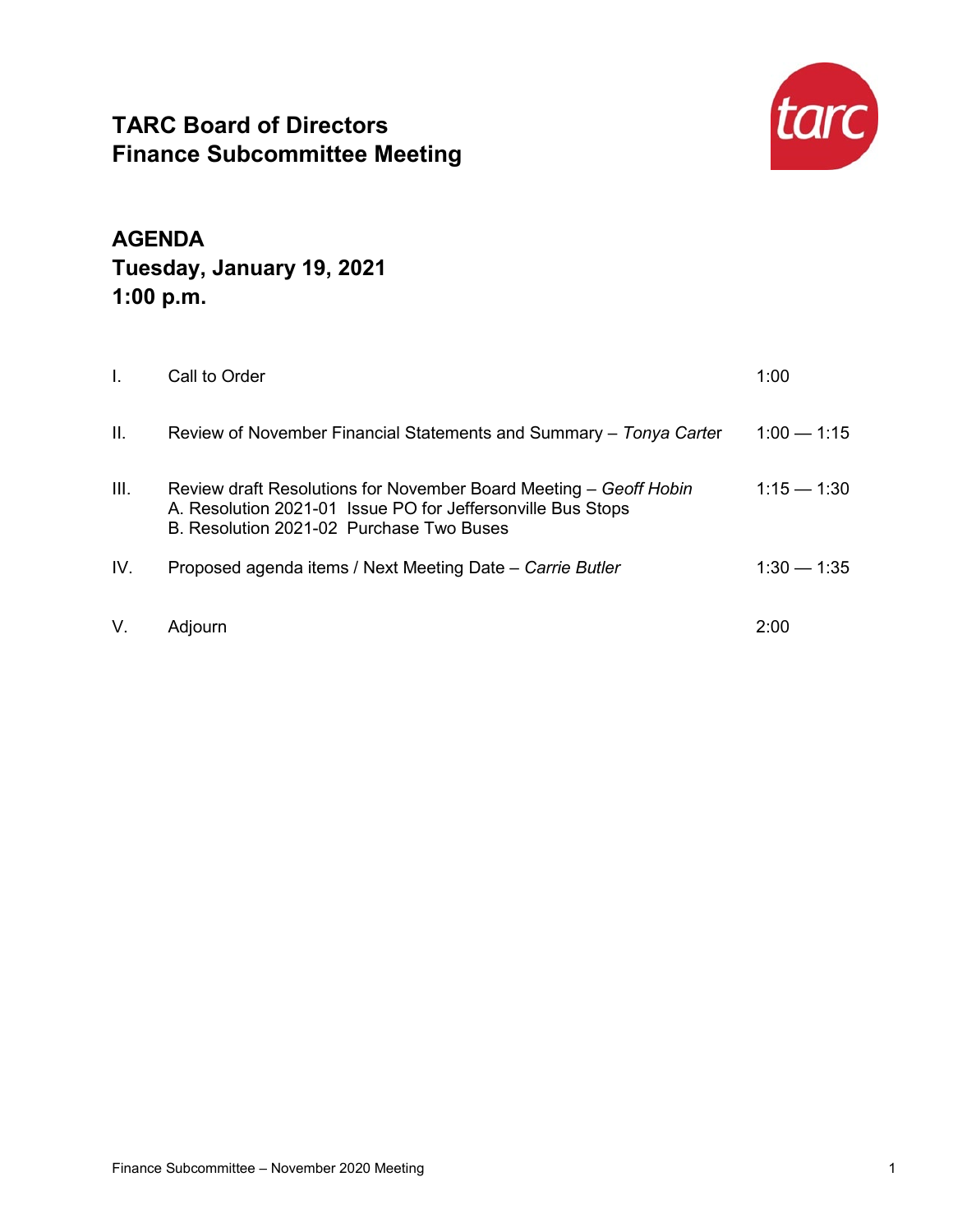# **TARC Board of Directors Financial Summary November 2020, Fiscal Year 2021**



## **Current Month Revenue**

Passenger Fares are under budget \$266,034 (pg. 2, line 1) and Paratransit Fares are under budget \$70,891 (pg. 2, line 2) both mainly due to budget projection on COVID-19 impact. MTTF Contributions – Federated is over budget \$1,133,827 (pg. 2, line 11) due to cashflow needs and current month receipts. Federal Reimbursement Funds - FTA is under budget \$245,580 (pg. 2, line 13) mainly due to timing of CARES reimbursement funds.

### **Year to Date Revenue**

Passengers Fares are under budget \$810,267 (pg. 2, line 1) and Paratransit Fares are under budget \$281,188 (pg. 2, line 2) as stated above due to budget projection on COVID-19 impact. Federal Reimbursement Funds – FTA is over budget \$2,118,815 (pg. 2, line 13) mainly due to CARES reimbursement funds. Federal Reimbursement Funds - FTA Cap is under budget \$1,610,753 (pg. 2, line 21) mainly due to timing of spending funds for capital projects.

# **Current Month Expenses**

Direct labor is over budget \$204,991 (pg. 3, line 1) and total labor is over budget \$348,765 (pg.3, line 9). Fringe & Benefits are over budget \$4,276 (pg. 3, line 32) mainly due to workers compensation and offset by medical. Casualty & Liability is over budget \$219,523 (pg. 2, line 37) mainly due to the increase of 8 claims. Purchased Transportation is under budget \$328,367 (pg. 2, line 38) mainly due to budget projection on COVID-19 impact. Depreciation Expense is under budget \$102,780 (pg. 2 line 46) mainly due to capital expenditures not in line with budget projections.

# **Year to Date Expenses**

Direct labor is over budget \$335,123 (pg.3, line 1) and total labor is over budget \$477,050 (pg.3, line 9). Fringe & Benefits are over budget \$286,236 (pg. 3, line 32) mainly due to pension. Purchased Transportation is under budget \$1,836,715 (pg. 2, line 38) mainly due to budget projection on COVID-19. Development Cost & Loss on Disposal is over budget \$322,415 (pg. 2, line 45) mainly due to the disposal of assets in September.

# **Operating Summary**

Overall we had a \$710,222 (pg.2, line 53) favorable balance for the current month on the Statement of Revenues – Expenses. This brings the favorable year-to-date balance to \$19,731 (pg. 2, line 53). November MTTF budget projection for revenue deposits is over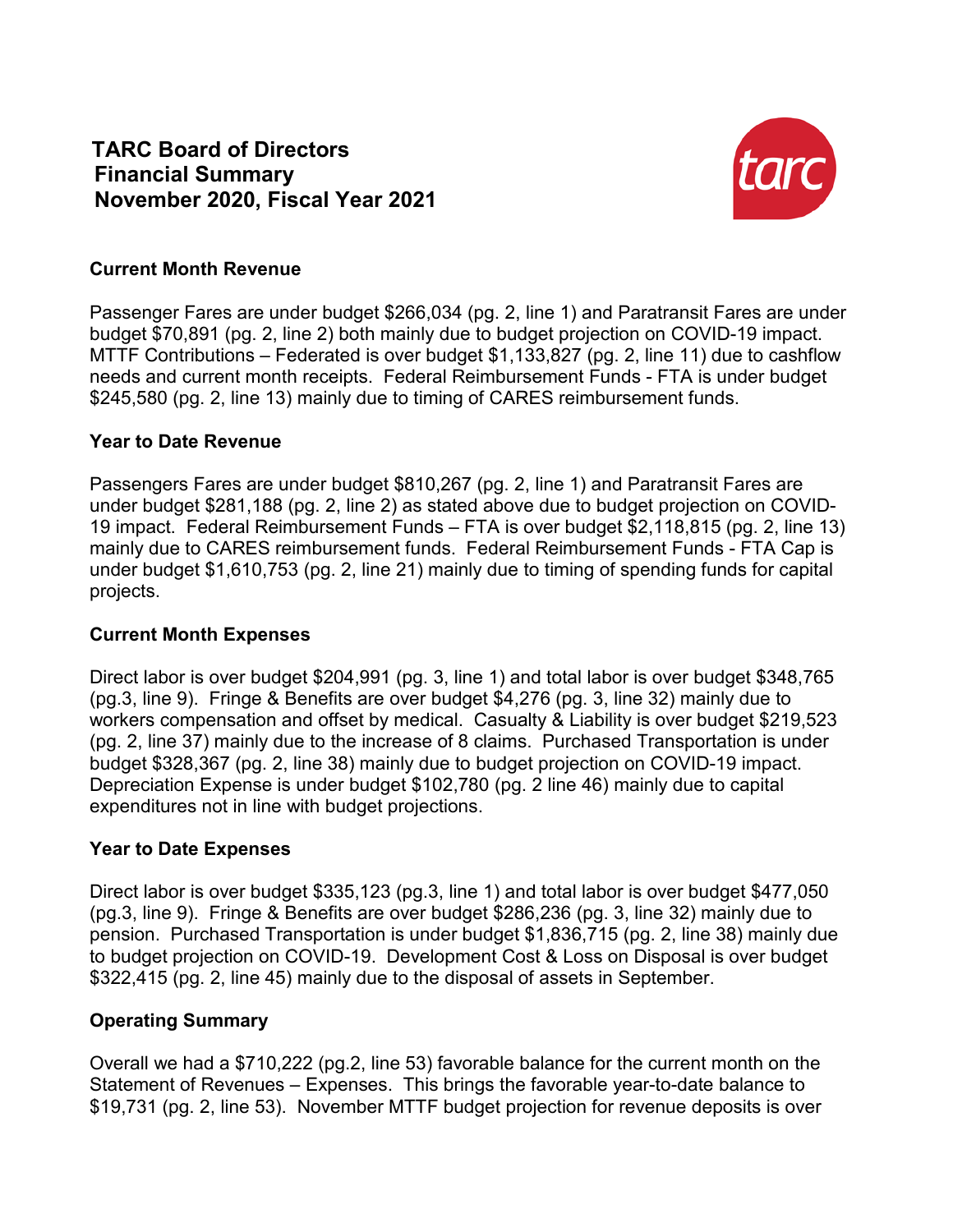budget \$3,047,689 (pg. 7) year-to-date. We currently have a favorable balance before capital year-to-date of \$3,067,420 (pg. 8) due to the MTTF revenue deposits. MTTF net profit fees are up \$2,651,402 (pg. 7) and employee withholdings are down \$18,231 (pg. 7) year to date compared to last year.

# **Capital Summary**

Total Capital Contributions is under budget \$543,348 (pg.2, line 25) for the current month and under budget \$2,055,657 (pg. 2, line 25) year-to-date mainly due to the timing of spending grant funds. Total Capital Expenses are under budget \$126,047 (pg. 2, line 48) for the current month and under budget \$180,130 (pg. 2, line 48) year-to-date. Bringing the year-to-date balance after capital items are applied to an unfavorable balance of \$4,023,451 (pg.2, line 55) mainly due to capital contributions being less than depreciation expenses.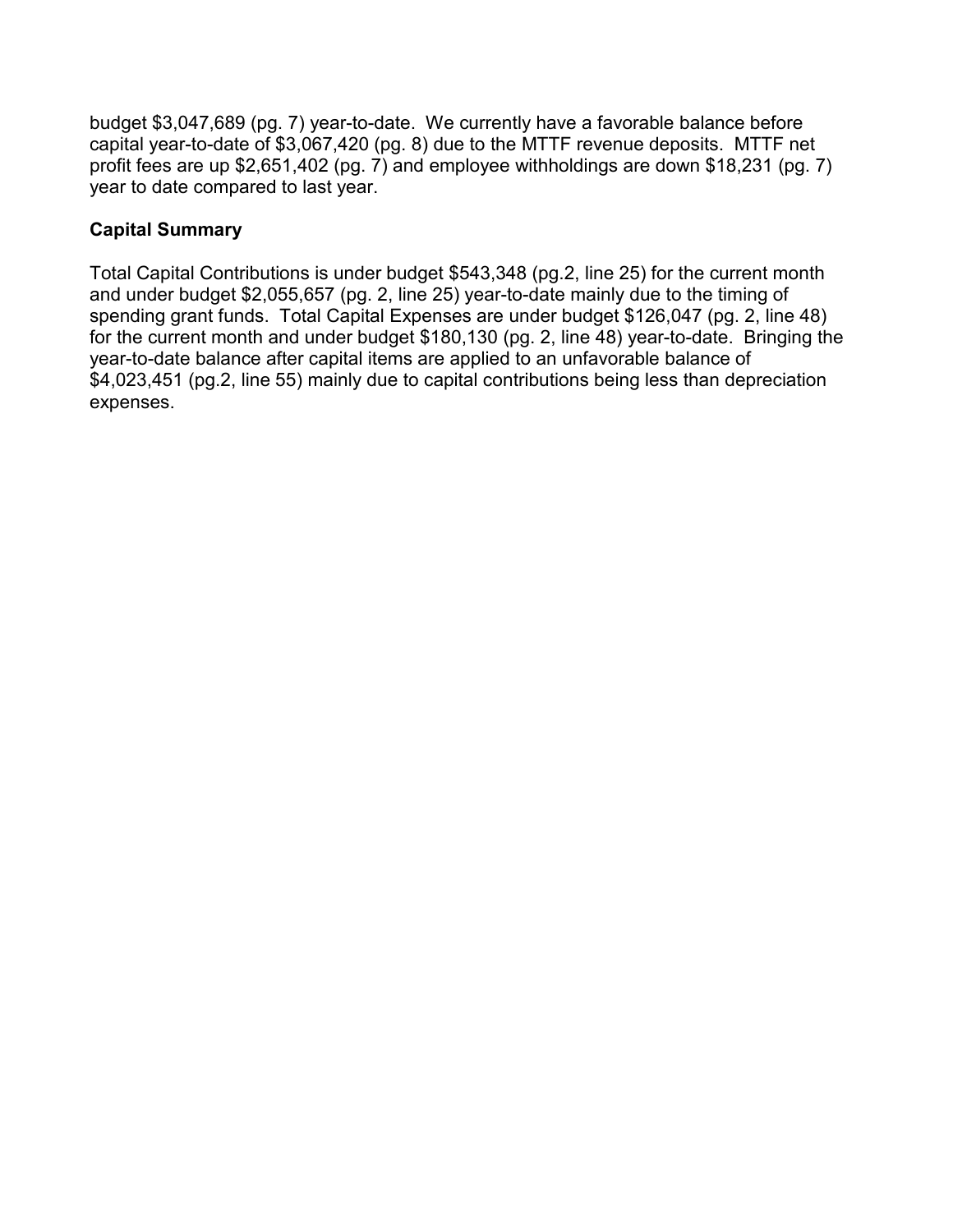#### **November 2020, Fiscal Year 2021**

| Т | ۰. |  |
|---|----|--|
|   |    |  |

|                |                                                                    | <b>Current Month</b>               |                      |                      | <b>Fiscal Year-to-date</b>    |                        |                        |                               |                         |
|----------------|--------------------------------------------------------------------|------------------------------------|----------------------|----------------------|-------------------------------|------------------------|------------------------|-------------------------------|-------------------------|
|                | <b>Description</b>                                                 | <b>FY21</b><br><b>Total Budget</b> | <b>Actual</b>        | <b>Budget</b>        | Over budget<br>(Under budget) | Actual                 | <b>Budget</b>          | Over budget<br>(Under budget) | Percentage<br>Remaining |
|                | <b>Revenues</b>                                                    |                                    |                      |                      |                               |                        |                        |                               |                         |
|                | <b>Passenger Fares</b>                                             | 6,885,444                          | 367,704              | 633,738              | (266, 034)                    | 1,945,366              | 2,755,633              | (810, 267)                    | 71.75%                  |
|                | <b>Paratransit Fares</b>                                           | 1,471,267                          | 67,515               | 138,406              | (70, 891)                     | 343,189                | 624,377                | (281, 188)                    | 76.67%                  |
|                | Special Fare Revenues (UofL, UPS and etc)                          | 2,087,100                          | 142,647              | 168,500              | (25, 853)                     | 798,288                | 856,900                | (58, 612)                     | 61.75%                  |
|                | <b>Comp Specials</b>                                               | 290,700                            | 0                    | $\Omega$             | 0                             | 0                      | 0                      | 0                             | 100.00%                 |
|                | <b>Advertising Revenue</b>                                         | 634,165                            | 52,500               | 52,500               | 0                             | 262,500                | 262,500                | $\Omega$                      | 58.61%                  |
|                | <b>Other Agency Revenues</b>                                       | 183,300                            | 7,121                | 15,917               | (8,796)                       | 55,807                 | 82,585                 | (26, 778)                     | 69.55%                  |
| $\overline{8}$ | <b>Total Recoveries-Insurance</b>                                  | 70,000                             | 0                    | 7,000                | (7,000)                       | 1,204                  | 31,000                 | (29, 796)                     | 98.28%                  |
|                | <b>Operating Revenues</b>                                          | 11,621,976                         | 637,487              | 1,016,061            | (378, 574)                    | 3,406,354              | 4,612,995              | (1, 206, 641)                 | 70.69%                  |
| 10<br>11       | <b>MTTF Contributions- Federated</b>                               | 49,069,249                         | 5,959,235            | 4,825,408            | 1,133,827                     | 20,782,787             | 23,527,580             | (2,744,793)                   | 57.65%                  |
| 12             | <b>Local Government Funds - MTTF</b>                               | 3,500,463                          | 0                    | O                    | O                             | 463,115                | 238,907                | 224,208                       | 86.77%                  |
| 13             | <b>Federal Reimbursement Funds - FTA</b>                           | 25,788,577                         | 1,356,648            | 1,602,228            | (245, 580)                    | 12,011,704             | 9,892,889              | 2,118,815                     | 53.42%                  |
| 14<br>15       | <b>State Government Funds</b>                                      | 1,702,666                          | 0                    | 0                    | 0                             | 281,246                | 318,510                | (37, 264)                     | 83.48%                  |
| 16             | <b>Total Non-Operating Revenues</b>                                | 80,060,955                         | 7,315,883            | 6,427,636            | 888,247                       | 33,538,852             | 33,977,886             | (439, 034)                    | 58.11%                  |
| 17<br>18       | <b>Total Revenues Before Cap Contributions</b>                     | 91,682,931                         | 7,953,371            | 7,443,697            | 509,673                       | 36,945,206             | 38,590,881             | (1,645,675)                   | 59.70%                  |
| 19             |                                                                    |                                    |                      |                      |                               |                        |                        |                               |                         |
|                | Local Government Funds - MTTF, Cap                                 | 1,865,202                          | 40,995               | 129,328              | (88, 333)                     | 162,863                | 607,767                | (444, 904)                    | 91.27%                  |
|                | Federal Reimbursement Funds - FTA, Cap                             | 19,159,554                         | 165,349              | 620,364              | (455, 015)                    | 735,574                | 2,346,327              | (1,610,753)                   | 96.16%                  |
|                | <b>State Goverenment Funds, Cap</b>                                | 0                                  | 0                    | $\mathbf 0$          | 0                             | $\mathbf 0$            | $\mathbf 0$            | $\Omega$                      | 0.00%                   |
|                | Other Agencies Revenue, Cap                                        | $\Omega$                           | 0                    | 0                    | 0                             | $\mathbf 0$            | 0                      | $\Omega$                      | 0.00%                   |
|                | <b>Total Capital Contributions</b>                                 | 21,024,756                         | 206,344              | 749,692              | (543, 348)                    | 898,437                | 2,954,094              | (2,055,657)                   | 95.73%                  |
|                | <b>Total Revenues</b>                                              | 112,707,687                        | 8,159,715            | 8,193,389            | (33, 675)                     | 37,843,644             | 41,544,975             | (3,701,332)                   | 66.42%                  |
|                |                                                                    |                                    |                      |                      |                               |                        |                        |                               |                         |
| 30             | <b>Expenses</b>                                                    |                                    |                      |                      |                               |                        |                        |                               |                         |
| 31             |                                                                    |                                    |                      |                      |                               |                        |                        |                               |                         |
|                | Labor                                                              | 28,539,806                         | 2,417,257            | 2,212,266            | 204,991                       | 12,056,361             | 11,721,238             | 335,123                       | 57.76%                  |
|                | <b>Fringes &amp; Benefits</b>                                      | 27,029,658                         | 2,237,670            | 2,233,394            | 4,276                         | 11,986,729             | 11,700,493             | 286,236                       | 55.65%                  |
|                | <b>Services</b>                                                    | 5,336,874                          | 381,109              | 496,924              | (115, 815)                    | 2,156,083              | 2,268,355              | (112, 272)                    | 59.60%                  |
| 35             | <b>Materials</b>                                                   | 6,843,550                          | 404,441              | 566,893              | (162, 452)                    | 2,610,744              | 2,816,454              | (205, 710)                    | 61.85%                  |
| 36             | <b>Utilities</b>                                                   | 958,796                            | 72,792               | 80,066               | (7, 274)                      | 344,129                | 400,330                | (56, 201)                     | 64.11%                  |
|                | <b>Casualty &amp; Liability</b><br><b>Purchased Transportation</b> | 2,646,356<br>19,597,253            | 440,052<br>1,257,853 | 220,529<br>1,586,220 | 219,523                       | 1,134,429<br>6,482,257 | 1,102,645<br>8,318,972 | 31,784<br>(1,836,715)         | 57.13%<br>66.92%        |
|                |                                                                    |                                    |                      |                      | (328, 367)                    |                        |                        |                               |                         |
| 40             | <b>Interest Expense</b><br><b>Other Expenses</b>                   | 15,568<br>715,070                  | 4,916<br>27,058      | 1,166<br>46,239      | 3,750                         | 25,349<br>129,394      | 6,199<br>256,195       | 19,150<br>(126, 801)          | $-62.83%$<br>81.90%     |
| 41             | <b>Operating Expenses</b>                                          | 91,682,931                         | 7,243,148            | 7,443,697            | (19, 181)<br>(200,549)        | 36,925,475             | 38,590,881             | (1,665,406)                   | 59.72%                  |
|                |                                                                    |                                    |                      |                      |                               |                        |                        |                               |                         |
| 43             |                                                                    |                                    |                      |                      |                               |                        |                        |                               |                         |
|                |                                                                    |                                    |                      |                      |                               |                        |                        |                               |                         |
|                | Development Cost & Loss on Disposal                                | 853,590                            | 6,373                | 29,640               | (23, 267)                     | 411,335                | 88,920                 | 322,415                       | 51.81%                  |
| 46             | <b>Depreciation Expenses</b>                                       | 12,303,726                         | 903,786              | 1,006,566            | (102, 780)                    | 4,529,627              | 5,032,830              | (503, 203)                    | 63.18%                  |
|                | <b>Loss on Disposal of Assets</b>                                  | $\Omega$                           | 0                    | 0                    | 0                             | 658                    | $\Omega$               | 658                           | 0.00%                   |
| 48             | <b>Total Capital Expenses</b>                                      | 13, 157, 316                       | 910,159              | 1,036,206            | (126, 047)                    | 4,941,620              | 5,121,750              | (180, 130)                    | 62.44%                  |
| 50             | <b>Total Expenses</b>                                              | 104,840,247                        | 8,153,307            | 8,479,903            | (326, 596)                    | 41,867,095             | 43,712,631             | (1, 845, 536)                 | 60.07%                  |
|                |                                                                    |                                    |                      |                      |                               |                        |                        |                               |                         |
|                | Revenue / Expense Difference Before Capital                        | 0                                  | 710,223              | 0                    | 710,222                       | 19,731                 | 0                      | 19,731                        | 0.00%                   |
|                | Revenue / Expense Difference After Capital                         | 7,867,440                          | 6,408                | (286, 514)           | 292,921                       | (4,023,451)            | (2, 167, 656)          | (1, 855, 796)                 | 151.14%                 |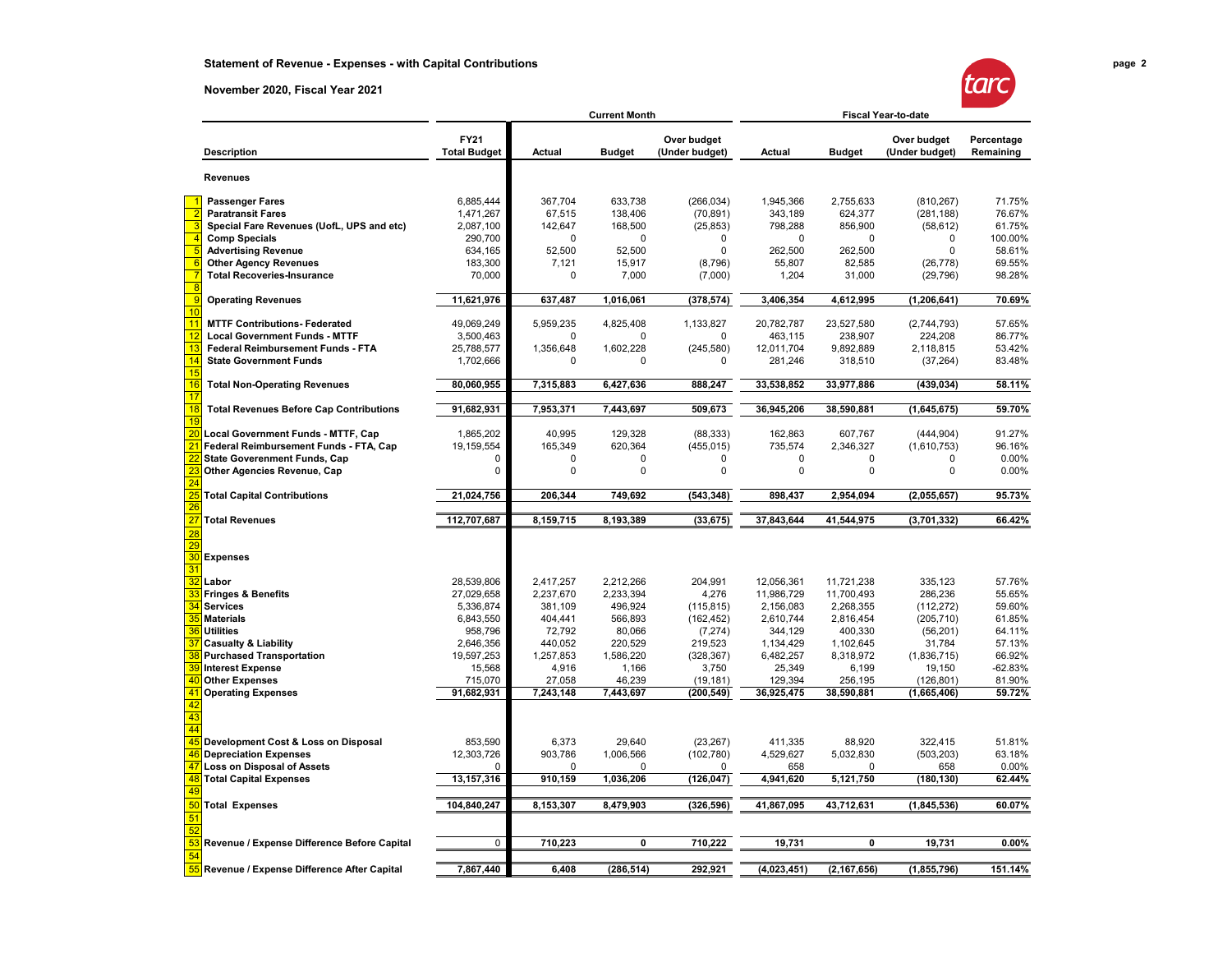#### **Total Labor**

#### **November 2020, Fiscal Year 2021**



|                                                       |                                        |                                    | <b>Current Month</b> |               |                               |               |                     | <b>Fiscal Year-to-date</b>    |                         |
|-------------------------------------------------------|----------------------------------------|------------------------------------|----------------------|---------------|-------------------------------|---------------|---------------------|-------------------------------|-------------------------|
|                                                       | <b>Description</b>                     | <b>FY21</b><br><b>Total Budget</b> | <b>Actual</b>        | <b>Budget</b> | Over budget<br>(Under budget) | <b>Actual</b> | <b>Budget</b>       | Over budget<br>(Under budget) | Percentage<br>Remaining |
|                                                       | <b>Direct Labor</b>                    | 28,539,806                         | 2,417,257            | 2,212,266     | 204,991                       | 12,056,361    | 11,721,238          | 335,123                       | 57.76%                  |
|                                                       | <b>Sick Leave</b>                      | 1,491,682                          | 154,467              | 99,168        | 55,299                        | 776,347       | 771,340             | 5,007                         | 47.95%                  |
|                                                       | Holiday                                | 1,111,586                          | 145,061              | 123,182       | 21,879                        | 359,715       | 369,546             | (9,831)                       | 67.64%                  |
|                                                       | Vacation                               | 1,991,906                          | 229,903              | 163,805       | 66,098                        | 984,026       | 839,025             | 145,001                       | 50.60%                  |
|                                                       | <b>Other Paid Absences</b>             | 217,030                            | 14,548               | 14,050        | 498                           | 72,000        | 70,250              | 1,750                         | 66.82%                  |
|                                                       |                                        |                                    |                      |               |                               |               |                     |                               |                         |
|                                                       | <b>Total</b>                           | 33,352,010                         | 2,961,236            | 2,612,471     | 348,765                       | 14,248,449    | 13,771,399          | 477,050                       | 57.28%                  |
|                                                       | Difference compared to Budget          |                                    |                      | 348,765       |                               |               | 477,050             |                               |                         |
|                                                       |                                        |                                    | <b>Current Month</b> |               |                               |               | <b>Year to Date</b> |                               |                         |
|                                                       | <b>Description</b>                     | <b>FY21</b><br><b>Total Budget</b> | <b>Actual</b>        | <b>Budget</b> | Over budget<br>(Under budget) | <b>Actual</b> | <b>Budget</b>       | Over budget<br>(Under budget) | Percentage<br>Remaining |
|                                                       | <b>FICA</b>                            | 2,551,422                          | 220,151              | 199,853       | 20,298                        | 1,062,403     | 1,053,506           | 8,897                         | 58.36%                  |
| 11                                                    | Pension                                | 7,288,803                          | 607,648              | 547,710       | 59,938                        | 3,465,222     | 3,052,696           | 412,526                       | 52.46%                  |
| 12                                                    | <b>Hospital Medical &amp; Surgical</b> | 9,363,267                          | 479,024              | 835,805       | (356, 781)                    | 3,787,356     | 4,179,025           | (391, 669)                    | 59.55%                  |
| 13                                                    | <b>Vision Care Insurance</b>           | 122,078                            | 6,453                | 10,181        | (3,728)                       | 26,879        | 50,905              | (24, 026)                     | 77.98%                  |
| 14                                                    | <b>Dental Plans</b>                    | 409,308                            | 21,572               | 34,109        | (12, 537)                     | 114,486       | 170,545             | (56, 059)                     | 72.03%                  |
| 15                                                    | <b>Life Insurance</b>                  | 96,744                             | 7,432                | 8,062         | (630)                         | 37,752        | 40,310              | (2, 558)                      | 60.98%                  |
| 16                                                    | <b>Disability Insurance</b>            | 216,332                            | 10,633               | 21,760        | (11, 127)                     | 102,757       | 108,800             | (6,043)                       | 52.50%                  |
| 17                                                    | <b>Kentucky Unemployment</b>           | 40,000                             | $\Omega$             | 10,000        | (10,000)                      | $\Omega$      | 20,000              | (20,000)                      | 100.00%                 |
| 18                                                    | <b>Worker's Compensation</b>           | 1,850,000                          | 339,416              | 154,167       | 185,249                       | 972,413       | 770,835             | 201,578                       | 47.44%                  |
| 19                                                    | Uniform & Work Clothing Allowance      | 277,000                            | 1,332                | 11,333        | (10,001)                      | 224,497       | 202,665             | 21,832                        | 18.95%                  |
| $\overline{20}$                                       | <b>Other Fringes</b>                   | 2,500                              | 30                   | 209           | (179)                         | 876           | 1,045               | (169)                         | 64.96%                  |
| $\overline{21}$                                       | <b>Total Fringe &amp; Benefits</b>     | 22,217,454                         | 1,693,691            | 1,833,189     | (139, 498)                    | 9,794,642     | 9,650,332           | 144,310                       | 55.91%                  |
| $\overline{22}$                                       |                                        |                                    |                      |               |                               |               |                     |                               |                         |
| $\overline{23}$                                       |                                        |                                    |                      |               |                               |               |                     |                               |                         |
| $\overline{24}$                                       | <b>Sick Leave</b>                      | 1,491,682                          | 154,467              | 99,168        | 55,299                        | 776,347       | 771,340             | 5,007                         | 47.95%                  |
| $\begin{array}{r} \hline 25 \\ \hline 26 \end{array}$ | Holiday                                | 1,111,586                          | 145,061              | 123,182       | 21,879                        | 359,715       | 369,546             | (9,831)                       | 67.64%                  |
|                                                       | Vacation                               | 1,991,906                          | 229,903              | 163,805       | 66,098                        | 984,026       | 839,025             | 145,001                       | 50.60%                  |
| $\overline{27}$                                       | <b>Other Paid Absences</b>             | 217,030                            | 14,548               | 14,050        | 498                           | 72,000        | 70,250              | 1,750                         | 66.82%                  |
| $\overline{28}$                                       | <b>Total Compensation Benefits</b>     | 4,812,204                          | 543,979              | 400,205       | 143,774                       | 2,192,088     | 2,050,161           | 141,927                       | 54.45%                  |
| $\frac{29}{30}$                                       | <b>Total</b>                           | 27,029,658                         | 2,237,670            | 2,233,394     | 4.277                         | 11,986,729    | 11,700,493          | 286,238                       | 55.65%                  |

Difference compared to Budget **286,236** 286,236

 $\begin{array}{c|c}\n\hline\n31 \\
\hline\n32\n\end{array}$ 

**Total** 27,029,658 2,237,670 2,233,394 4,277 11,986,729 11,700,493 286,238 55.65%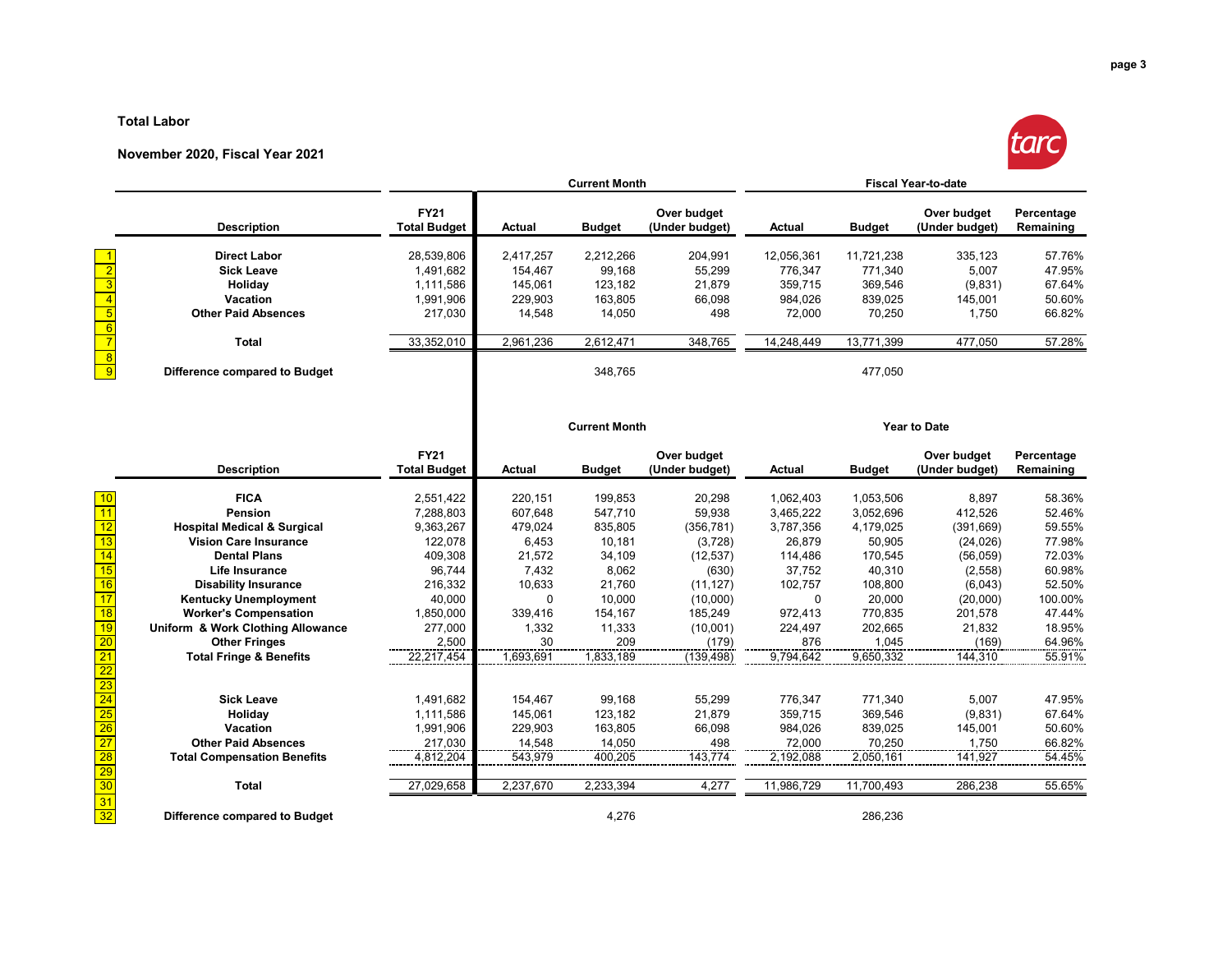#### **Balance Sheet**

#### **November 2020, Fiscal Year 2021**



| <b>Assets</b>                            | FY 21                               | <b>FY 20</b>                      | Liabilities, Reserves & Capital         | FY 21        | <b>FY 20</b>  |
|------------------------------------------|-------------------------------------|-----------------------------------|-----------------------------------------|--------------|---------------|
| <b>Current Assets</b>                    |                                     |                                   | <b>Current Liabilites</b>               |              |               |
| Cash & Cash Items                        | 6,308,191                           | 96,498                            | Long Term Debt                          | 262.538      | 397,920       |
| Short Term Investments                   | 3,136,610                           | 6,430,526                         | Short Term Debt                         | 0            | $\Omega$      |
| Accounts Recievable                      | 64,931,832                          | 14,449,036                        | <b>Trade Payables</b>                   | 7,573,381    | 3,632,561     |
| Interest Recievable                      | 303                                 | 303                               | <b>Accrued Payroll Liabilities</b>      | 4,464,175    | 4,349,698     |
| Due From Grant                           | 80,000                              | 80,000                            | <b>Estimated Workmans Compensation</b>  | 2,915,984    | 3,423,049     |
| Materials & Supplies                     | 1,564,118                           | 1,592,418                         | <b>Accrued Tax Liabilities</b>          | 0            | $\mathbf 0$   |
|                                          |                                     |                                   | Unreedemed Tickets & Tokens             | 1,851,828    | 1,660,977     |
| <b>Total Current Assets</b>              | 76,021,054                          | 22,648,780                        | Reserves - Injury & Damages             | 1,139,000    | 957,200       |
|                                          |                                     |                                   | Due To Operations                       | 80,000       | 80,000        |
| <b>Other Assets</b>                      |                                     |                                   | <b>Unearned Capital Contributions</b>   | 60,166,903   | 11,249,219    |
|                                          |                                     |                                   | Other Current Liabilities (Health Ins.) | 140,425      | 103,276       |
| Prepaid Insurance & Dues & WIP           | 1,696,000                           | 1,441,601                         |                                         |              |               |
|                                          |                                     |                                   | <b>Total Current Liabilities</b>        | 78,594,234   | 25,853,900    |
| <b>Total Other Assets</b>                | 1,696,000                           | 1,441,601                         |                                         |              |               |
| <b>Fixed Assets</b>                      |                                     |                                   |                                         |              |               |
|                                          |                                     |                                   | <b>Equity</b>                           |              |               |
| Land                                     | 3,177,782                           | 3,177,782                         |                                         |              |               |
| <b>Buildings</b>                         | 49,120,530                          | 49,030,605                        | <b>Retained Earnings</b>                | (4,023,451)  | (4, 113, 443) |
| Coaches                                  | 114,004,162                         | 114, 125, 311                     | Prior Year Retained Earning             | 76,430,607   | 83,922,863    |
| Office Equipment                         | 10,454,586                          | 9,375,385                         |                                         |              |               |
| Other Equipment                          | 21,742,446                          | 20,733,665                        | <b>Total Equity</b>                     | 72,407,155   | 79,809,419    |
| <b>Development Costs</b>                 | 76,473                              | 441,523                           |                                         |              |               |
| Vehicle Exp - Operating                  | 1,420,405                           | 1,420,405                         | <b>Total Liabilities &amp; Equity</b>   | 151,001,389  | 105,663,319   |
| Other Equipment -Operating               | 151,307                             | 150,585                           |                                         | ============ | ============  |
| <b>Total Fixed Assets</b>                | 200,147,690                         | 198,455,260                       |                                         |              |               |
| <b>Less Accumulated Depreciation</b>     |                                     |                                   |                                         |              |               |
| <b>Accumulated Depr Land</b>             | 697,069                             | 663,623                           |                                         |              |               |
| <b>Accumulated Depr Buildings</b>        | 26,238,807                          | 24,726,643                        |                                         |              |               |
| <b>Accumulated Depr Coaches</b>          | 73,816,635                          | 67,332,205                        |                                         |              |               |
| Accumulated Depr Office Equipment        | 7,785,355                           | 6,920,700                         |                                         |              |               |
| Accumulated Depr Other Equipment         | 17,310,168                          | 16,189,472                        |                                         |              |               |
| <b>Accumulated Depr Development Cost</b> | 12,342                              | 119,375                           |                                         |              |               |
| Accumulated Depr Vehicle Exp - Opr       | 891,883                             | 835,757                           |                                         |              |               |
| Accumulated Depr Other Equipment Op      | 111,095                             | 94,546                            |                                         |              |               |
| <b>Total Depreciation</b>                | 126,863,354                         | 116,882,322                       |                                         |              |               |
| <b>Net Fixed Assets</b>                  | ---------------------<br>73,284,336 | -------------------<br>81,572,938 |                                         |              |               |
| <b>Total Assets</b>                      | 151,001,389                         | 105,663,319                       |                                         |              |               |
|                                          | ============                        | ============                      |                                         |              |               |

|            |            | <b>Current Liabilites</b>               |            |            |
|------------|------------|-----------------------------------------|------------|------------|
| 6.308.191  | 96.498     | Long Term Debt                          | 262.538    | 397.920    |
| 3.136.610  | 6.430.526  | Short Term Debt                         | 0          | 0          |
| 64.931.832 | 14.449.036 | <b>Trade Payables</b>                   | 7.573.381  | 3,632,561  |
| 303        | 303        | <b>Accrued Payroll Liabilities</b>      | 4.464.175  | 4.349.698  |
| 80,000     | 80,000     | <b>Estimated Workmans Compensation</b>  | 2.915.984  | 3.423.049  |
| 1.564.118  | 1.592.418  | <b>Accrued Tax Liabilities</b>          | 0          | 0          |
|            |            | Unreedemed Tickets & Tokens             | 1.851.828  | 1,660,977  |
| 76,021,054 | 22.648.780 | Reserves - Iniury & Damages             | 1.139.000  | 957.200    |
|            |            | Due To Operations                       | 80,000     | 80.000     |
|            |            | <b>Unearned Capital Contributions</b>   | 60.166.903 | 11,249,219 |
|            |            | Other Current Liabilities (Health Ins.) | 140.425    | 103.276    |
| 1,696,000  | 1.441.601  |                                         |            |            |
|            |            | <b>Total Current Liabilities</b>        | 78.594.234 | 25.853.900 |

| Retained Earnings<br>(4,023,451)<br>(4, 113, 443)<br>Prior Year Retained Earning<br>83.922.863<br>76.430.607<br>Total Equitv<br>72.407.155<br>79.809.419<br><b>Total Liabilities &amp; Equity</b><br>151,001,389<br>105,663,319 |
|---------------------------------------------------------------------------------------------------------------------------------------------------------------------------------------------------------------------------------|
|                                                                                                                                                                                                                                 |
|                                                                                                                                                                                                                                 |
|                                                                                                                                                                                                                                 |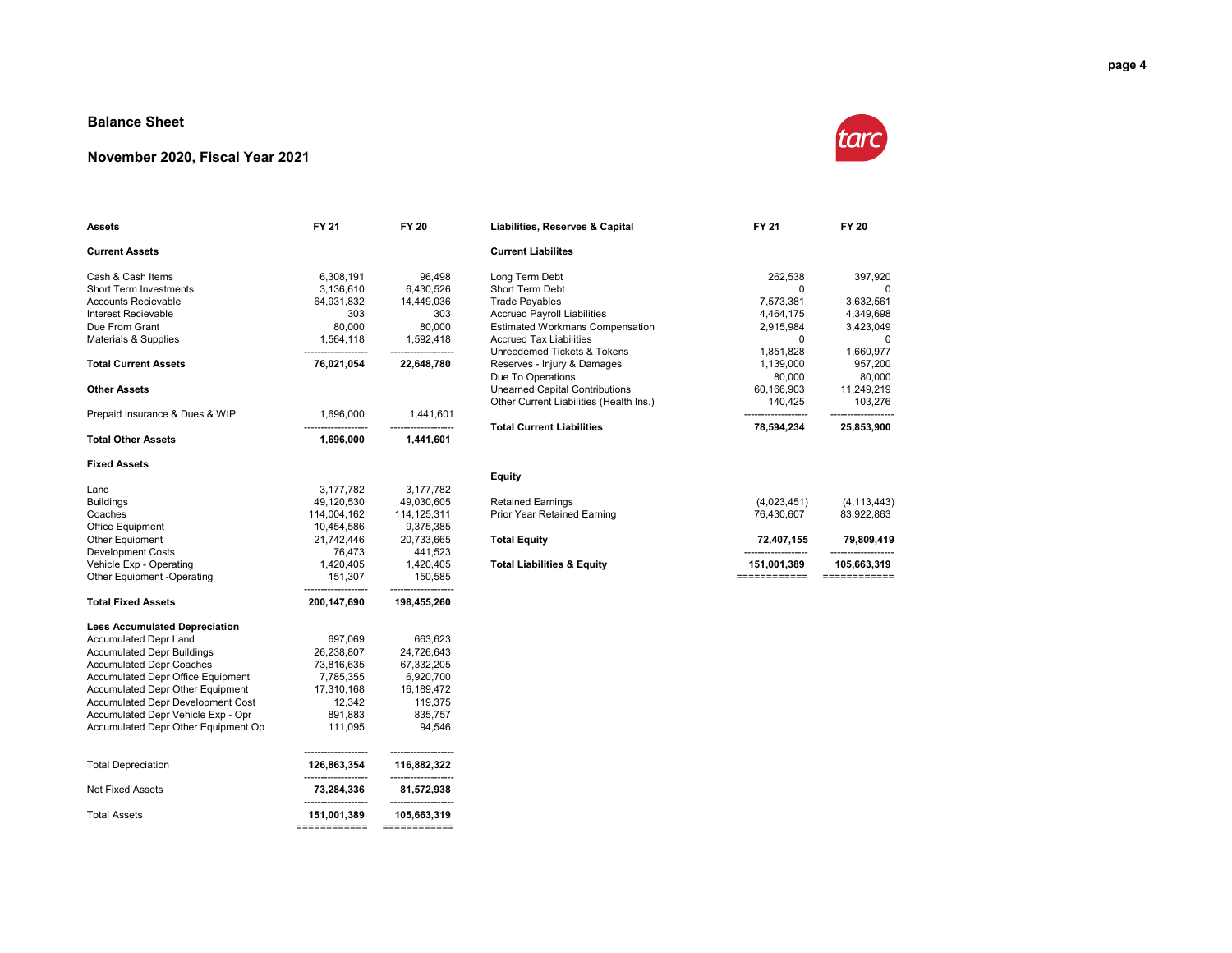

#### **Actual Revenue vs. Budget**

#### **November 2020, Fiscal Year 2021**







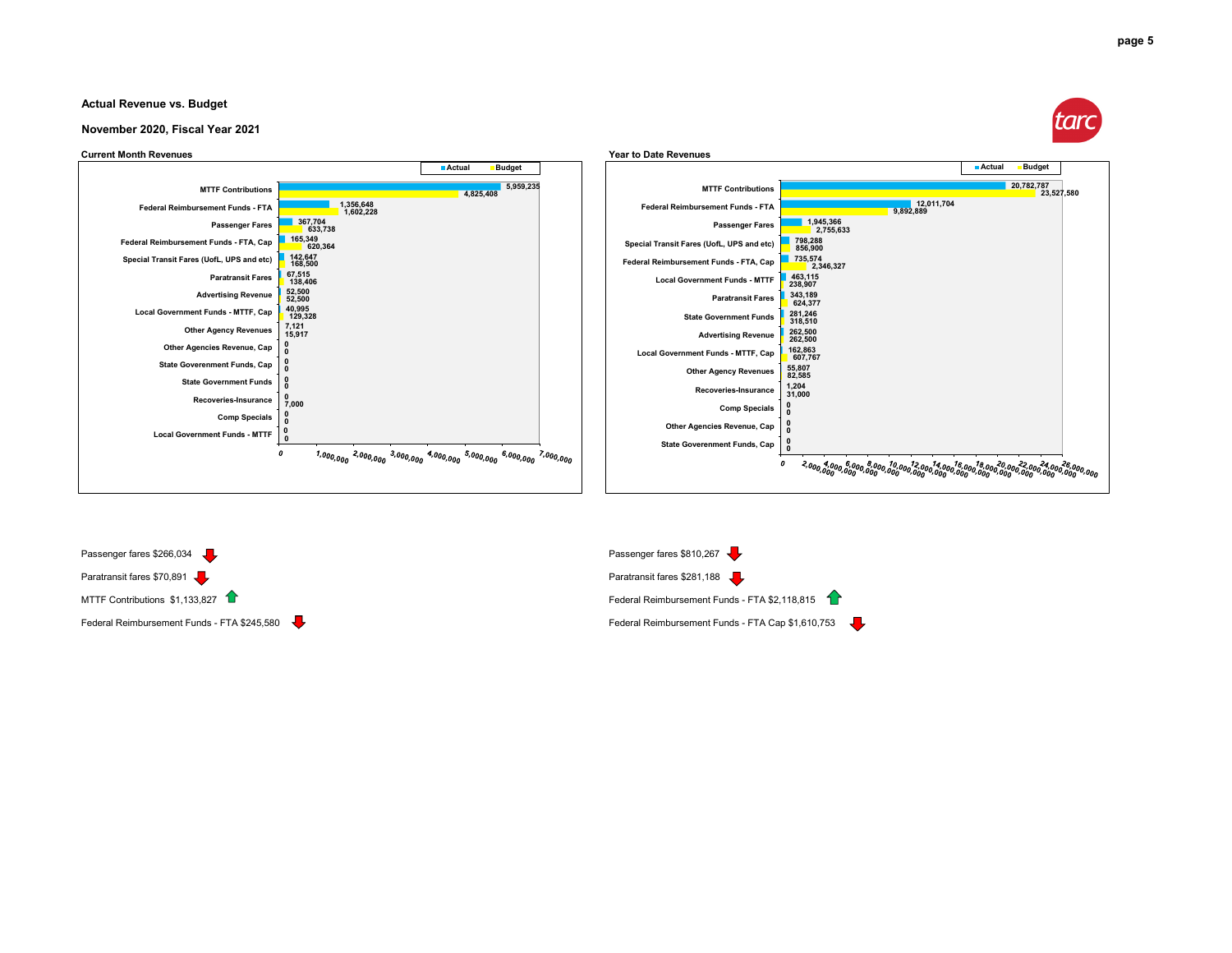#### **Actual Expenses vs. Budget**









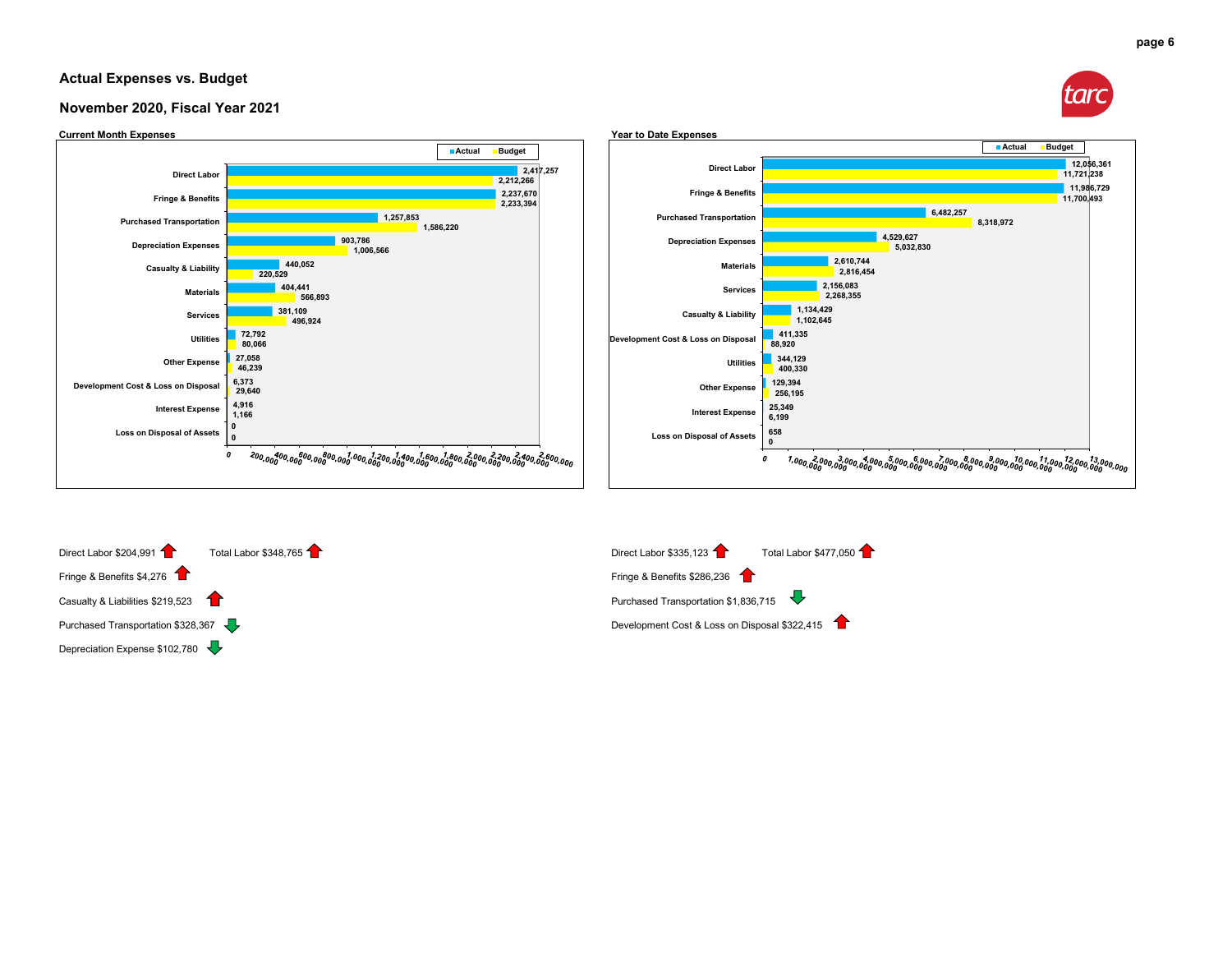#### **MassTransit Trust Fund (MTTF) Revenue Deposits**

#### **Deposit to Budget Difference FY 2021**



|           | FY 21                  | FY 21                  |                   |                  |                      |            |
|-----------|------------------------|------------------------|-------------------|------------------|----------------------|------------|
| Month     | <b>Actual Deposits</b> | <b>Budget Deposits</b> | <b>Difference</b> | <b>YTD Total</b> | <b>Current Month</b> | <b>YTD</b> |
| July      | \$6,263,320            | \$4,161,638            | \$2,101,682       | \$2,101,682      | 50.50%               |            |
| August    | \$4.049.642            | \$3.709.802            | \$339.840         | \$2.441.522      | 9.16%                | 31.02%     |
| September | \$4.744.809            | \$5,573,185            | (\$828,376)       | \$1.613.146      | $-14.86%$            | 12.00%     |
| October   | \$3,821,270            | \$3,462,858            | \$358,412         | \$1,971,558      | 10.35%               | 11.66%     |
| November  | \$4,823,684            | \$3,747,553            | \$1,076,131       | \$3,047,689      | 28.72%               | 14.76%     |
| December  |                        | \$5.506.077            | (S5.506.077)      | (S2.458.388)     | $-100.00\%$          | $-9.40%$   |
| January   |                        | \$4.814.614            | (S4.814.614)      | (\$7,273,002)    | $-100.00\%$          | $-23.48%$  |
| February  |                        | \$4,496,397            | (\$4,496,397)     | (\$11,769,399)   | $-100.00\%$          | $-33.18%$  |
| March     |                        | \$4,533,247            | (\$4,533,247)     | (\$16,302,646)   | $-100.00\%$          | $-40.75%$  |
| April     |                        | \$6.187.014            | (\$6,187,014)     | (\$22,489,660)   | $-100.00\%$          | $-48.69%$  |
| May       |                        | \$3,706,568            | (\$3,706,568)     | (\$26,196,228)   | $-100.00\%$          | $-52.50%$  |
| June      |                        | \$3,202,202            | (\$3,202,202)     | (\$29,398,430)   | $-100.00\%$          |            |
|           | TOTAL \$23,702,725     | \$53,101,155           |                   |                  |                      |            |

#### **MTTF Revenue Deposits - Actuals**

#### **LOUISVILLE METRO REVENUE COMMISSION** TARC LICENSE FEE TRANSACTIONS

|                                                       |    | November<br>2020 | November<br>2019 | <b>YTD</b><br><b>FYE 2021</b> | <b>YTD</b><br><b>FYE 2020</b> | <b>Difference</b><br>Amount | Percent<br>Change |
|-------------------------------------------------------|----|------------------|------------------|-------------------------------|-------------------------------|-----------------------------|-------------------|
| <b>Receipts</b>                                       |    |                  |                  |                               |                               |                             |                   |
| <b>Employee Withholding</b><br><b>Individual Fees</b> | \$ | 4,464,823<br>8   | \$<br>3,813,626  | \$<br>19,871,263<br>887       | \$19,889,494<br>152           | \$<br>(18, 231)<br>735      | $-0.09%$          |
| <b>Net Profit Fees</b>                                |    | 371,430          | 33,421           | 3.936.762                     | 1,285,360                     | 2,651,402                   | 206.28%           |
| Interest & Penalty                                    |    | 52,665           | 147,154          | 215,287                       | 406.947                       | (191,660)                   | $-47.10%$         |
| <b>Total Collections</b>                              | s  | 4,888,926        | \$<br>3,994,201  | \$<br>24,024,199              | \$21,581,953                  | \$<br>2,442,246             | 11.32%            |
| Investment Income                                     | \$ | 758              | \$<br>4,513      | \$<br>2,852                   | \$<br>38,803                  | \$<br>(35,951)              | $-92.65%$         |
| <b>Total Receipts</b>                                 | S  | 4,889,684        | \$<br>3.998.714  | \$<br>24,027,051              | \$21,620,756                  | \$<br>2.406.295             | 11.13%            |
| <b>Disbursements</b>                                  |    |                  |                  |                               |                               |                             |                   |
| <b>Collection Fee</b>                                 | \$ | 66,000           | \$<br>53,921     | \$<br>324,326                 | \$<br>284,751                 | \$<br>39,575                | 13.90%            |
| <b>Total Disbursements</b>                            | \$ | 66,000           | \$<br>53,921     | \$<br>324,326                 | \$<br>284,751                 | \$<br>39,575                | 13.90%            |
| <b>Due Mass Transit</b>                               | \$ | 4,823,684        | \$<br>3,944,793  | \$<br>23,702,725              | \$21,336,005                  | \$<br>2,366,720             | 11.09%            |
| Less Previous Payments                                |    |                  |                  | 18.879.041                    | 17.391.212                    | 1,487,829                   | 8.56%             |
| <b>Payable To Trust Fund</b>                          |    |                  |                  | \$<br>4,823,684               | \$<br>3,944,793               | \$<br>878,891               | 22.28%            |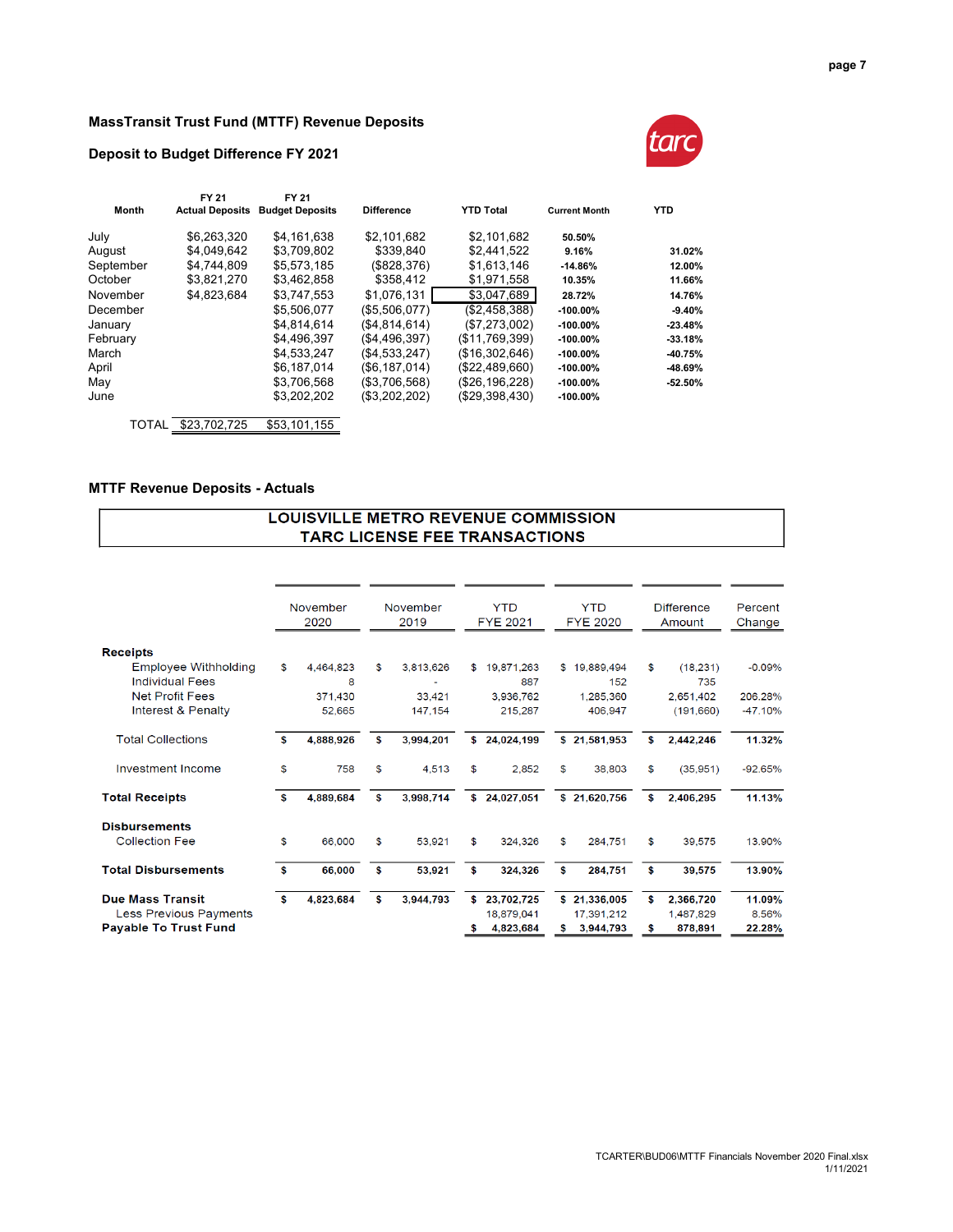# **Year to Date Summary**

### **November 2020, Fiscal Year 2021**



| Total Revenues are Over/ <b>Under</b> by (pg. 2, line 18) | Good        | In the Red<br>\$1,645,675 |             |
|-----------------------------------------------------------|-------------|---------------------------|-------------|
| Total Expenses are Over/ <b>Under</b> by (pg. 2, line 41) | \$1,665,406 |                           |             |
| MTTF Revenue Deposits are <b>Over/Under by (pg. 7)</b>    | \$3,047,689 |                           |             |
| November has a Favorable balance before Capital of        | \$4,713,095 | \$1,645,675               | \$3,067,420 |

## **Revenues over Expenses**

| Revenues<br><b>FTA Funds</b><br>State Funds<br><b>KYTC</b> | \$24,815,120<br>\$3,680,627<br>\$281,246<br>\$0 |
|------------------------------------------------------------|-------------------------------------------------|
| <b>Total Revenues</b>                                      | \$28,776,993                                    |
|                                                            |                                                 |
| <b>Total Operating Expenses</b>                            | \$36,925,475                                    |
| <b>Capital Local Expenses</b>                              | \$4,941,620                                     |
| <b>Total Operating Expenses</b>                            | \$41,867,095                                    |
| <b>Net Gain/(Loss) before CARES Funds</b>                  | (\$13,090,102)                                  |
| <b>CARES Funds applied</b>                                 | \$9,066,651                                     |
| Net Gain/(Loss) after Capital                              | (S4.023.451)                                    |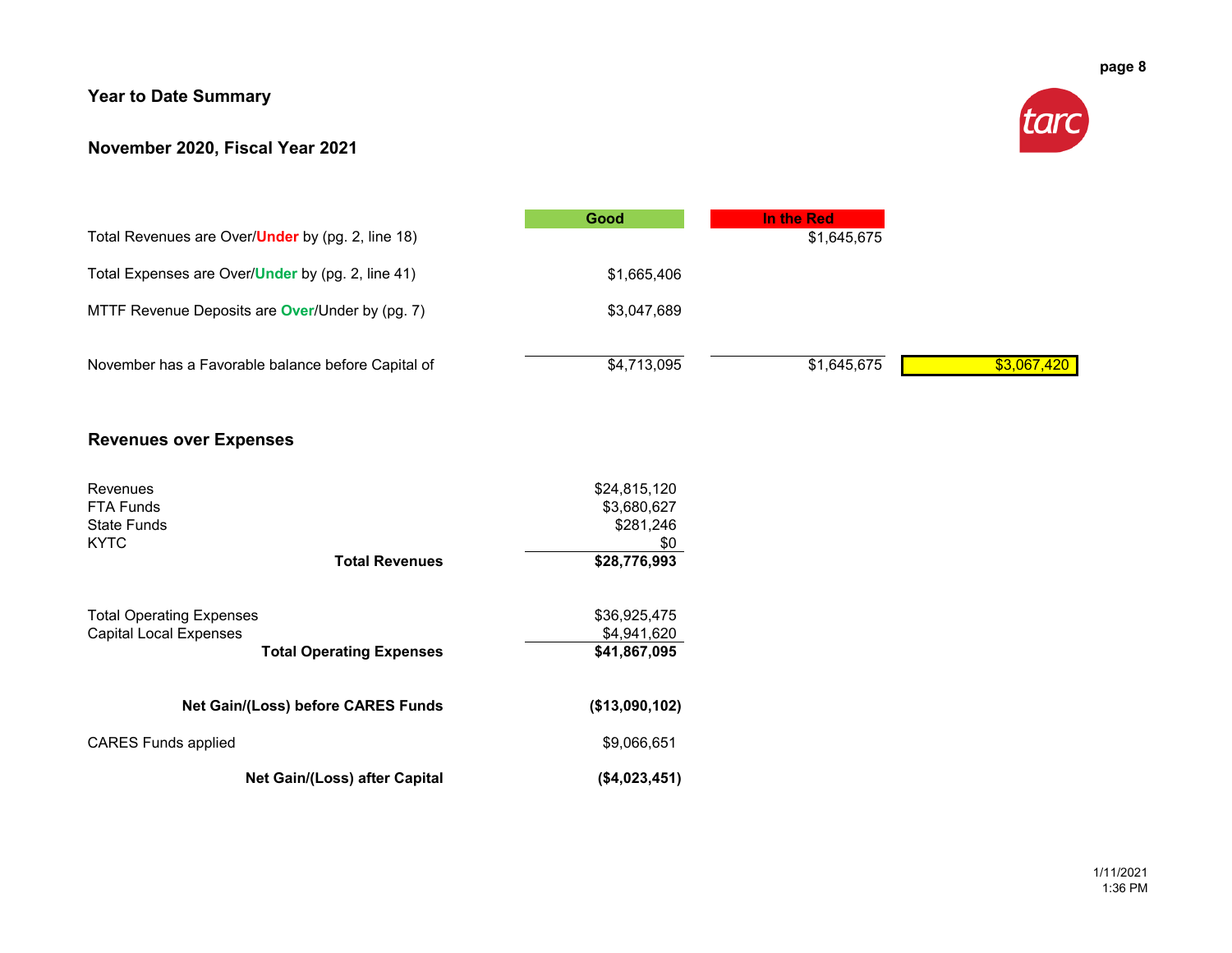

# **MEMORANDUM**

**To:** Mary Morrow, Chair of TARC Board of Directors **From:** Carrie Butler, Executive Director Date: January 26, 2021 **Re:** Resolution 2021 – 01 Issue PO for Jeffersonville Bus Shelter Improvement Project

In 2019 KIPDA awarded TARC a grant of funds from the Federal Highway Administration's (FHWA) Transportation Alternatives Program (TAP) to improve bus stop access along Spring Street and Eastern Boulevard in Jeffersonville, Indiana. Jeffersonville has agreed to provide the local share of project funding.

The goal of the project is to expand the number of Americans with Disabilities Act (ADA) accessible bus stops, remove barriers for people with disabilities, increase pedestrian access and connectivity to the fixed-route bus system, and to improve mobility for transit users of all ages and abilities. The improvements include the purchase and installation of seven (7) benches, eight (8) boarding pads, eight (8) trash receptacles, one (1) bus shelter, and over 1,700 feet of new sidewalk within the public right of way on Spring Street and Eastern Boulevard.

Using funds from the award, TARC will acquire the benches, trash receptacles and shelter. At the request of the City of Jeffersonville, and with the advice of counsel, TARC revised its contract with Louisville Metro Public Works for Bus Stop Access Improvements to include work in southern Indiana. TARC will utilize this contract for the construction improvements and installation of amenities.

An engineer's estimate for the total construction cost for the project, at Louisville Metro's contracted rates, is \$175,904.6, which includes 10% contingency.

This resolution requests approval to award a purchase order to Louisville Metro Public Works for an amount not to exceed \$190,000, which should provide ample room to manage any unforeseen issues discovered in the field during construction. The entire cost will be covered by the FHWA TAP award with the local share being paid by City of Jeffersonville, IN.

Please call me at 561-5100 if you have any questions. Thank you.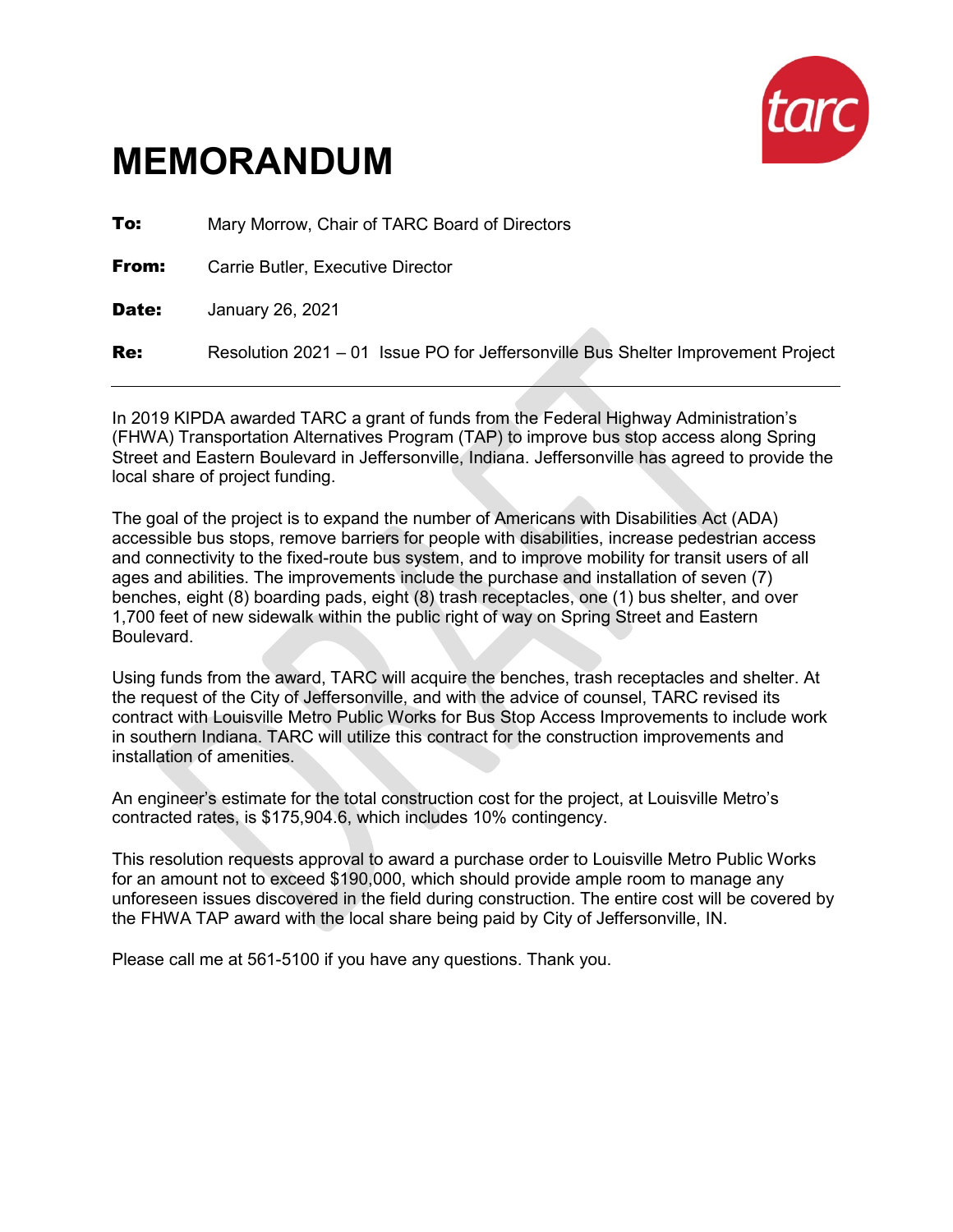

# **RESOLUTION 2021-01 Issue PO for Jeffersonville Bus Shelter Improvement Project**

A Resolution authorizing the Executive Director to approve issuance of a purchase order to Louisville Metro for bus stop access work in the City of Jeffersonville at a not to exceed amount of \$190,000.

**WHEREAS,** TARC received an award of funds from the Federal Highway Administration's (FHWA) Transportation Alternatives Program (TAP) to improve bus stop access along Spring Street and Eastern Boulevard in Jeffersonville, Indiana; and

**WHEREAS,** the City of Jeffersonville has agreed to provide all of the local funds required to match the Federal funds for the project; and

**WHEREAS**, at the request of the City of Jeffersonville, and with the advice of counsel, TARC has revised its contract with Louisville Metro Public Works to include bus stop access Improvements in southern Indiana;

**WHEREAS,** the engineer's estimate of the total construction cost of the project is \$175,904.61; and

**WHEREAS,** TARC staff believe it would be prudent to add an additional contingency amount;

**NOW, THEREFORE, BE IT RESOLVED** by the Board of Directors of the Transit Authority of River City that:

The Executive Director is hereby authorized to approve issuance of a purchase order to Louisville Metro for bus stop access work in the City of Jeffersonville at a not to exceed amount of \$190,000.

# **ADOPTED THIS 26th DAY OF JANUARY 2021**

**Chair of the Board of Directors**

 $\mathcal{L}=\mathcal{L}^{\mathcal{L}}$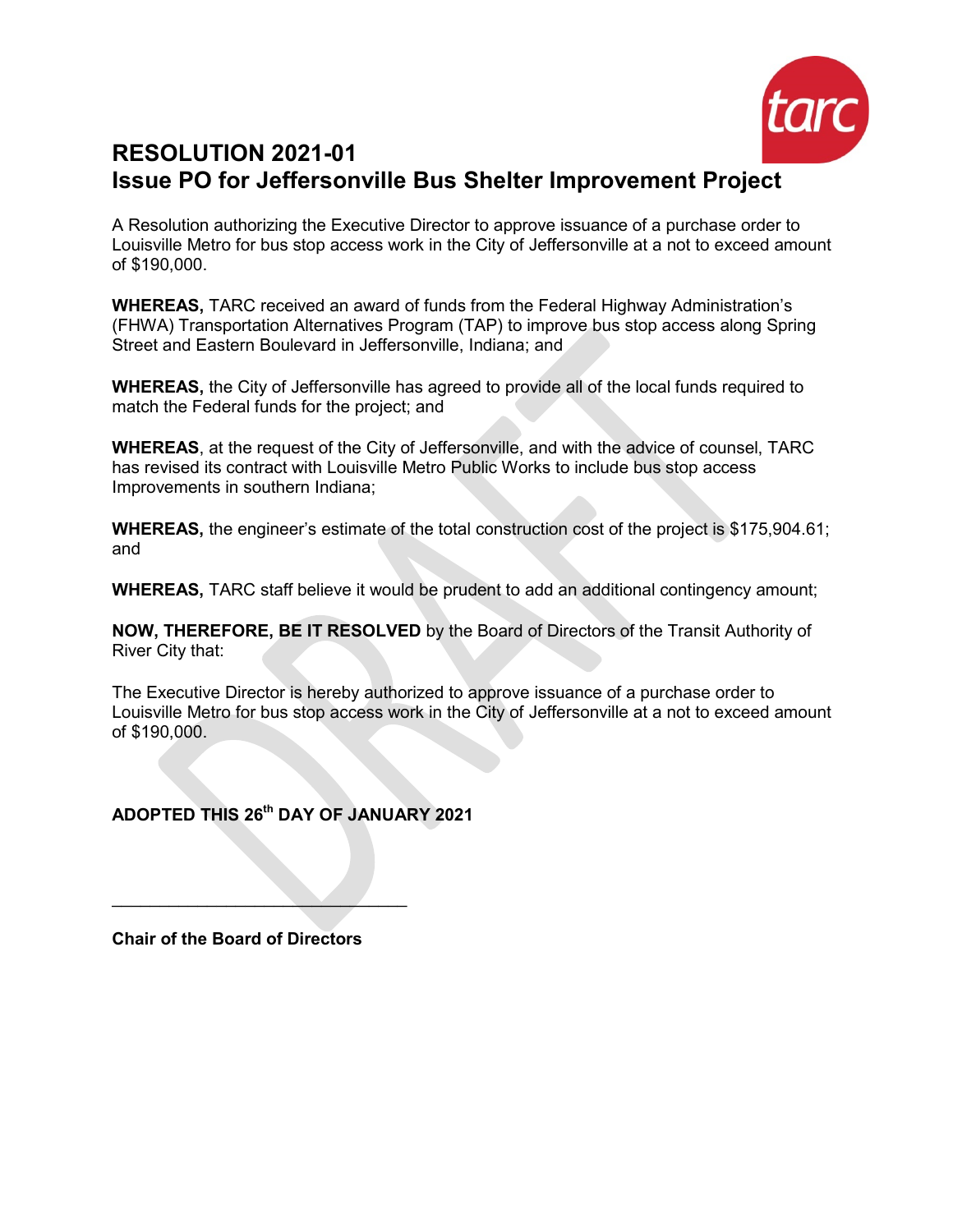

# **MEMORANDUM**

**To:** Mary Morrow, Chair of TARC Board of Directors

**From:** Carrie Butler, Executive Director

Date: January 26, 2021

Re: Resolution 2021-02 Purchase of Two Additional Buses from Contract P-2706

In November 2019, the Federal Transit Administration (FTA) awarded \$17,275,000 in FFY 2020 Section 5339 (b) in Bus and Bus Facilities Discretionary funds to TARC for the purchase of clean diesel buses to replace aging buses in TARC's fleet. The grant required a local match of \$4,318,740 from the Mass Transit Trust Fund.

On January 10, 2020 Board Resolution 2020-05 authorized the Executive Director to place an order for forty-five (45) diesel buses from the Gillig Corporation under TARC's existing contract P-2706. The resolution specified a total not-to-exceed amount of \$21,593,745 for the order.

Subsequently, the Office of Transportation Delivery of the Kentucky Transportation Cabinet awarded TARC a total of \$4,768,281 from the Volkswagen (VW) Settlement. These funds from the VW Settlement cover the required local match of \$4,318,740 for the purchase authorized under Resolution 2020-05.

Recently, TARC received a credit from Gillig in the amount of \$53,050. The credit was for overpayment of delivery charges on our 2019 order of ten (10) buses.

This resolution requests approval to purchase two additional clean diesel buses by using the remaining VW Settlement funds, the Gillig credit, \$385,581 in federal funds from TARC's FFY 2019 5339 formula grant, and \$96,395 in funds from the Mass Transit Trust Fund.

This total purchase will leave TARC with 63 options available for use before Contract P-2706 expires in April 2023. The buses that are purchased with these funds will replace buses that were placed in service between 2000 and 2003. Most have accumulated well over 700,000 miles in service to date.

This resolution requests authority to place an order for two additional clean diesel buses from the Gillig Corporation under TARC's existing contract P-2706. The additional buses will increase the total number of buses currently under order to forty-seven (47) buses, at a total not-toexceed \$22,600,000.

Please call me at 561-5100 if you have any questions. Thank you.